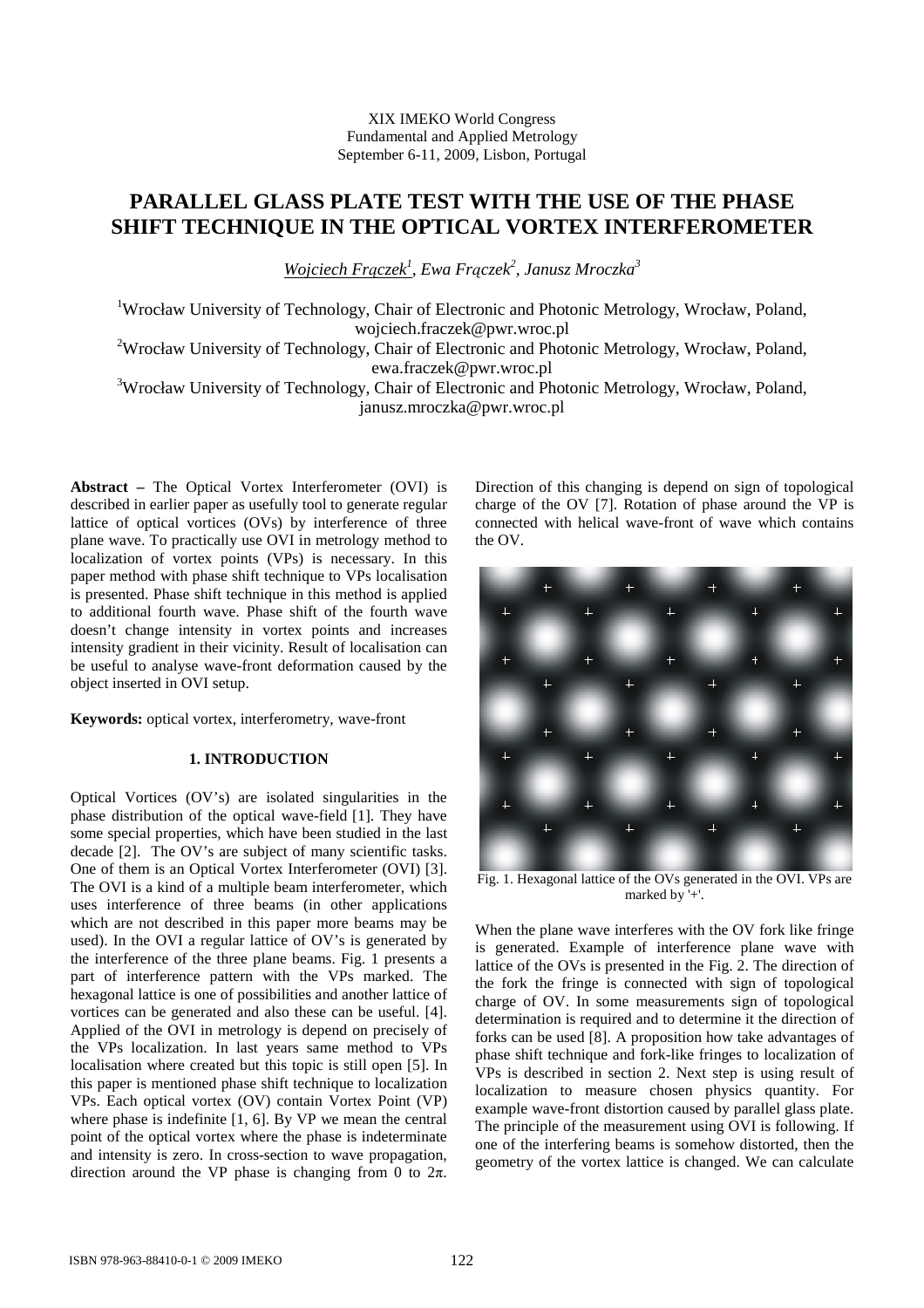the change of the lattice geometry and used it to calculate the parameters of the quantity causing the wave distortion.



Fig. 2. The example of fork like fringe pattern created by interference of four waves in the OVI.

Usually the lattice with hundreds of optical vortices is used. How lattice geometry can be use to calculate relative phase between two waves is shown in section 3. Differences between two results of phase reconstruction may be interpreted as wave-front distortion caused by tested object.

### **2. VORTEX POINTS LOCALISATION**

Fig. 1. presents an exemplary interferogram in the case where three plane waves (A, B, C) interfere. In the dark areas of the interferogram there are the OVs. If we add an additional reference wave (D), at the vortex points the characteristic fork like fringes appear - (Fig. 2.). To obtain interference pattern like in fig. 2. the amplitude of wave D should be equal to the sum of the amplitudes the three another beams (A, B, C). Waves A, B and C should have the same value of amplitudes. As was mentioned earlier, the direction of the fork is connected with phase rotation in vortex point vicinity.



Fig. 3. The phase distribution around optical vortex in the interference field with the additional reference wave. Two cases depend on the sign of topological charge of vortex point: a ) – positive, phase circulates clockwise, b) – negative, phases circulates counter-clockwise.

Fig. 3. presents the phase distribution in two optical vortices which differs in topological sign. The projections of wavevector of fourth wave (UD) on the screen is marked by black arrows on the top of figure. If the sign of topological charge of optical vortex is positive then fork is downward and for the negative sign is the opposite. In Figure 3 dots indicates the maximum intensity points, and squares indicates the point of intensity minimum. Upward and downward direction in figure 3. correspond to left and right direction of the forks in Figure 2. Was mentioned earlier than at the vortex point the phase is undetermined and the amplitude is equal to zero  $(UA+UB+UC=0)$ . When we add the fourth wave then at the vortex point the intensity of the  $A+B+C+D$ interferogram is equal to the intensity of the wave D. In the all other points of  $A+B+C+D$  interferogram the intensity depends on the phase of the wave D. Thus, changing the phase of the wave D causes the changes in the intensity in all regions of the interferogram except vortex points. We used this fact for vortex points localization. The procedure is as following. We detect a series of interferogram with different phase shift of the wave D. Then we proceed this interferogram according the formula:

$$
\Delta I = |I_2 - I_1| + |I_3 - I_2| + \dots + |I_n - I_{n-1}|,\tag{1}
$$

where,  $\Delta I$  – change of the intensity,  $I_k$  – intensity in the *k*-th interference pattern (from 1 to n),  $n$  – number of interferograms. Phase of wave UD in the *k-th* step of acquisition is calculated from equation:

$$
\varphi_k = \phi_0 + (k-1) \cdot \varphi_s, \qquad (2)
$$

where  $\varphi_s$  – step of the phase change. The result of applying such a procedure to the numerically generated interferograms is presented in Fig. 4. This intensity distribution is similar to the case of three beam interference (Fig. 1), but the dark areas containing vortices are "more visible". Around the vortex point the gradient of the intensity changes is bigger, what allows for better localization of the vortex point.



Fig. 4. Intensity distribution after applying the Equation (1).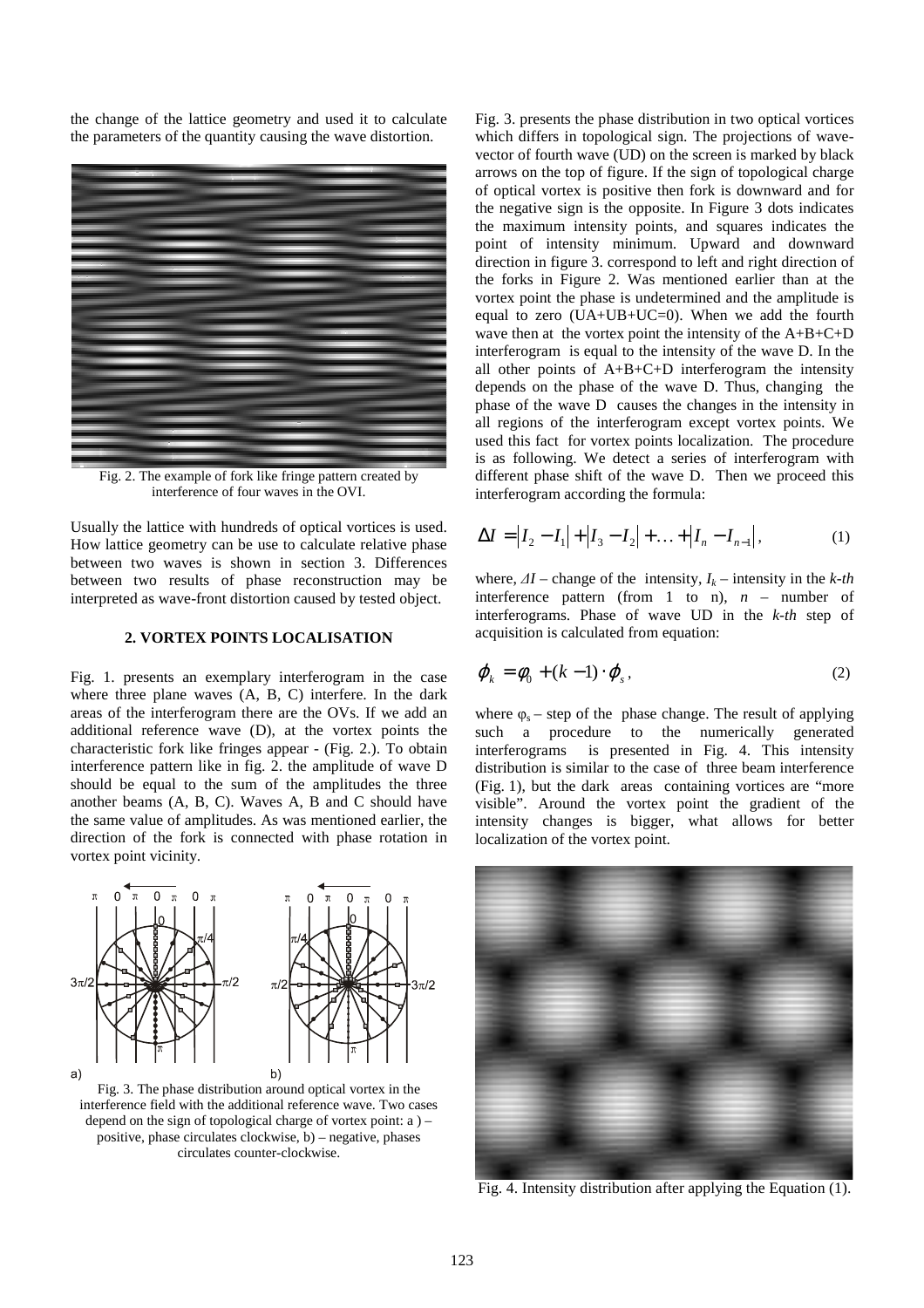Fig. 5 presents the gradient of the intensity changes in two cases: A+B+C interferogram (Fig. 5a) and after applying the Equation (1) (Fig. 5b).



Fig. 5. Intensity in neighborhood of the vortex point. a) - three wave interference, b) - calculated from formula 1 (phase step -  $\pi$  /9 and no. of patterns 18).

As was shown phase shifting of additional plane wave doesn't change intensity in the VPs thus is possible to obtain intensity pattern with bigger gradient of the value in neighbourhood of the VP them gradient in intensity pattern from three waves interference. The characteristic feature of pattern calculated from more many patterns is helpful to localization the VPs more precisely. Presented method was tested in simulation for several value of OV lattice constant. By lattice constant is mean distance between the nearest VPs with the same sign. The best precision of localisation is obtained when the value of lattice constant is bigger then 30 pixels. If the condition is true the localization can be better then half a pixel. The choose of lattice constant should be dictated by reaching a compromise between high density of VPs and accuracy of phase determination in each vortex point. The width range of optical vortex density is possible to use. Therefore is not required precision adjustment of optical setup. This is not required also because the number of fringes between nearest VPs is not very important. This parameter from 2 to 5 don't have influence on localization accuracy. The fringe width should be enough to registering intensity changing when phase was changed. If is smaller phase shift step then fringe width should be bigger.

## **3. WAVE-FRONT RECONSTRUCTION**

For analyses was prepared wave-front deformation of one of waves shown in Fig. 3. The shape is described by Equation (3) where phase is defined as:

$$
\varphi = 0.05 \cdot \sin\left(4 \cdot \pi \cdot \frac{x}{X}\right) + 0.05 \cdot \sin\left(4 \cdot \pi \cdot \frac{y}{Y}\right),\tag{3}
$$

where:  $\varphi$  – phase,  $[X, Y]$  – CCD size,  $[x, y]$  coordinate

All results of simulations in this article is related to this deformation. In simulation was generate OV lattice with about 900 OVs in 56 square millimetres area (CCD with 1344x1024 pixels). Deformation of wave-fronts of interfere waves change structure of the VPs lattice and can be analysed. To simplify analyses is assumed that only one wave is disturbed and rest of waves are plane.. In this case

only one lattice of OVs analyze is enough and relative phase between deformed wave and each plane wave is related to wave-front of deformed wave. In real case difference between results of two reconstructions should be calculate. Of course the vortex points localization before and after the object (e.g. parallel glass plate) insertion in the optical arrangement is required.



Fig. 6. Wave-front deformation used in simulations.

To calculate shape of wave-front from VPs coordinates after localization and sign of topological charge determination OVs must be split of into two groups according to the topological charge. And next the groups should be analyzed separately because of the phase difference between the VPs of vortices with positive and negative signs. If the amplitude of each wave is constant in the analyzed area then the relative phases between two waves in VP's from one group are the same (in  $2\pi$  range). Then we obtain two values of the relative phase between the two chosen waves (for example A and B),  $\varphi$ + and  $\varphi$ - adequately to the sign of the topological charge. In the case then the amplitude of each wave is the same, the two values equal to  $2\pi/3$  and  $4\pi/3$ . Coordinates of the VP's from two groups are presented in the Figure 7.



Fig. 7. VP's coordinates and lines which are used to analyze relative phase between waves A and B.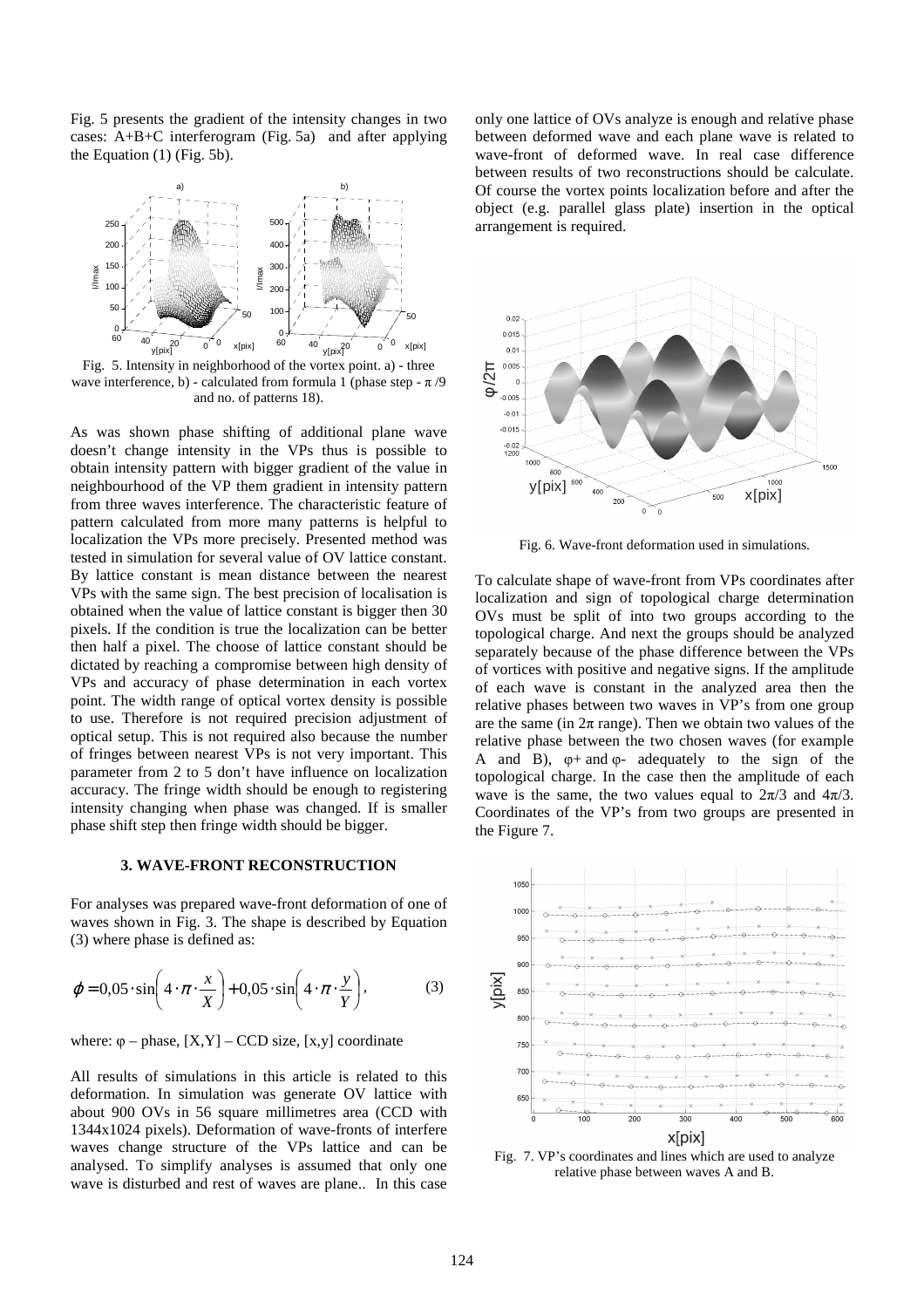Vortex points from one group are marked by 'x' (positive sign) and from the second group are marked by 'o' (negative sign). In the figure 4 each line contains the coordinates of the VP's where the relative phases between two waves are the same. All neighboring lines of the same type (e.g. dashed) contain VP's where relative phase is changed by  $2\pi$ . Fig. 7. shows lines which are used to analyze relative phase between waves A and B. Because the wave-front of wave B is not plane then the is not straight. In the same part of analyzed area is possible to draw analogous lines for phase between waves A and C and there are straight. If the lines from figure 7 are numerated from bottom to top the relative phase decrease for every next the same type line by  $2\pi$ . Then can be assumed that at the first line phase is zero and result of recalculated phase in two groups is shown in Figure 8. Coordinates of VPs are change along the vertical axis. Additionally VPs from two groups are shifted each other.



Fig. 8. Relative phase between waves A and B in vortex points.

As is easy to see in Figure 8. points create not plane surface. If we approximate the surface by the plane and the differences between the plane and the points from the nonplane surface are calculated then the shape of the wave-front is obtained. Applied the method presented by authors is way to obtain reconstruction result shown in Figure 9. In analogical way from the same data is possible to obtain relative phase between waves A and C or B and C. In this simulation there are not curious because phase between A and C is plane, and phase between B and C look likes shown in Figure 9.

In analyzed interferograms only the OVs with topological charge "+1" and "-1" can be found then vortices can be split of into two groups right or not. More important is how localization error influence to phase deformation reconstruction error. Theoretically we obtain reconstruction error  $3*10^{-3}\lambda$  as is shown in Fig. 10. but in real measure it seems impossible. The reconstruction error is linear depended on vortex points localization error and lattice constant. This relation is described by Equation (4):

$$
E2[\lambda] = \frac{1}{\text{a}[pix]} \cdot E1[pix],\tag{4}
$$

where  $E2$  – reconstruction error,  $E1$  – localization error, a – lattice constant.



Fig. 9. Result of phase reconstruction.

The simulation described in this paper refer to lattice constant about 50pix. and localization error 0,1pix. than reconstruction error should be  $2*10<sup>-3</sup>$  λ. In simulation phase reconstruction error turned out to be bigger because of error caused by numerical algorithm. If be used localization method described in section 2 and VPs localization error below 0,5pix. then phase reconstruction error should be below  $1,5*10^{-2}$  λ.



Fig. 10. Theoretically obtained reconstruction error.

Due to calculation difference between surface created by VPs. (Figure 8.) and approximated plane surface from the same points presented method have same limitations. Is not possible to get angle of beam deviation caused by tested object. Only shape of phase is possible to obtain without orientation relative to wave-vector.